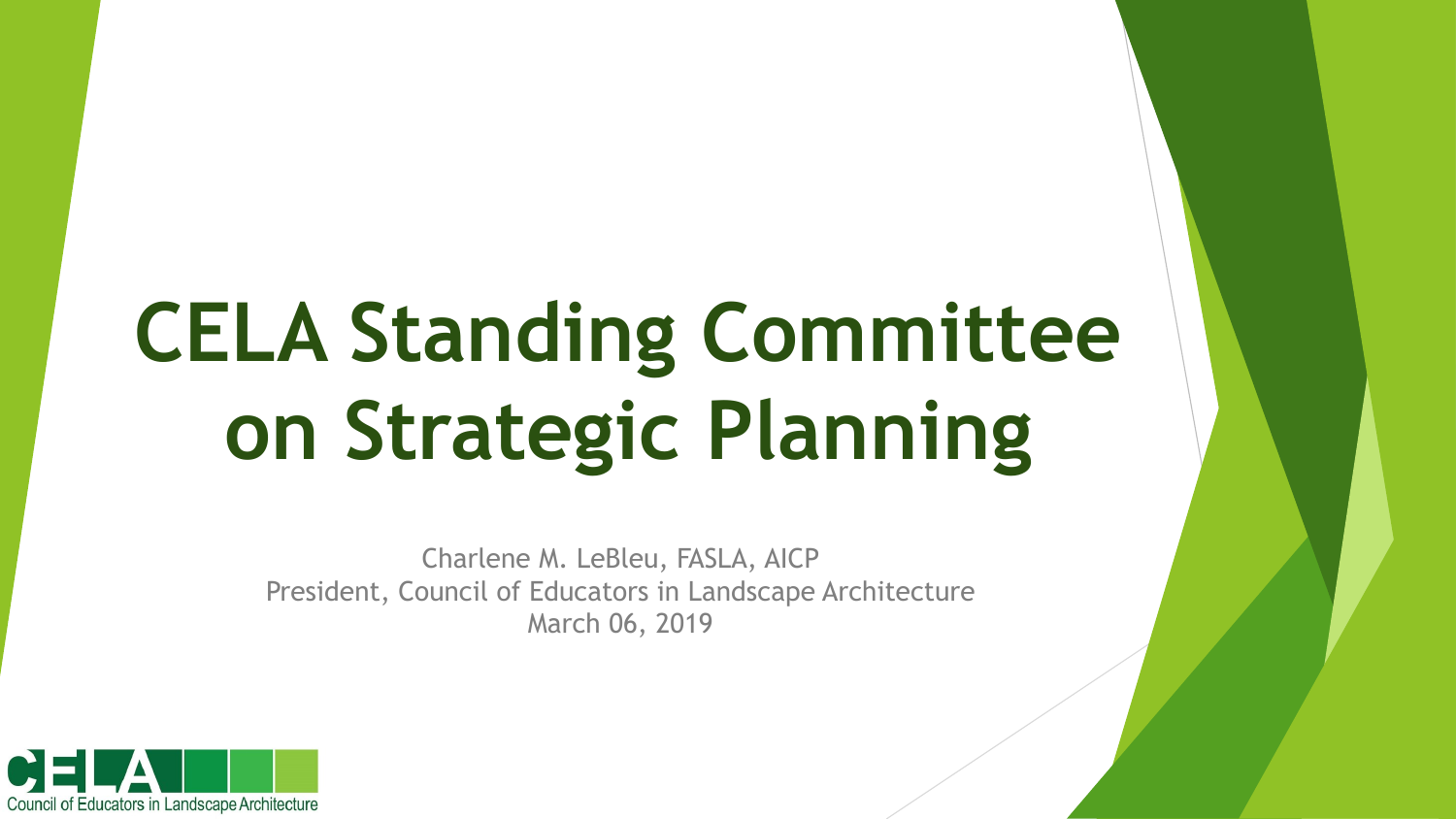## **CELA Strategic Planning Members & Assigned 2018 – 2019 Priorities**

Members

- Chair: President, Charlene LeBleu
- ▶ 1st Vice President, Ashley Steffens

**Treasurer, Paul Voos** 

- Assess implementation results of 2012-15 CELA strategic plan and 2016-2018 update, and organizational performance
- ▶ Review future Standing Committee Priorities in relationship to the current Strategic Plan
- Provide a timeline April 2018 March 2019 of priorities to use in reporting to the CELA Board.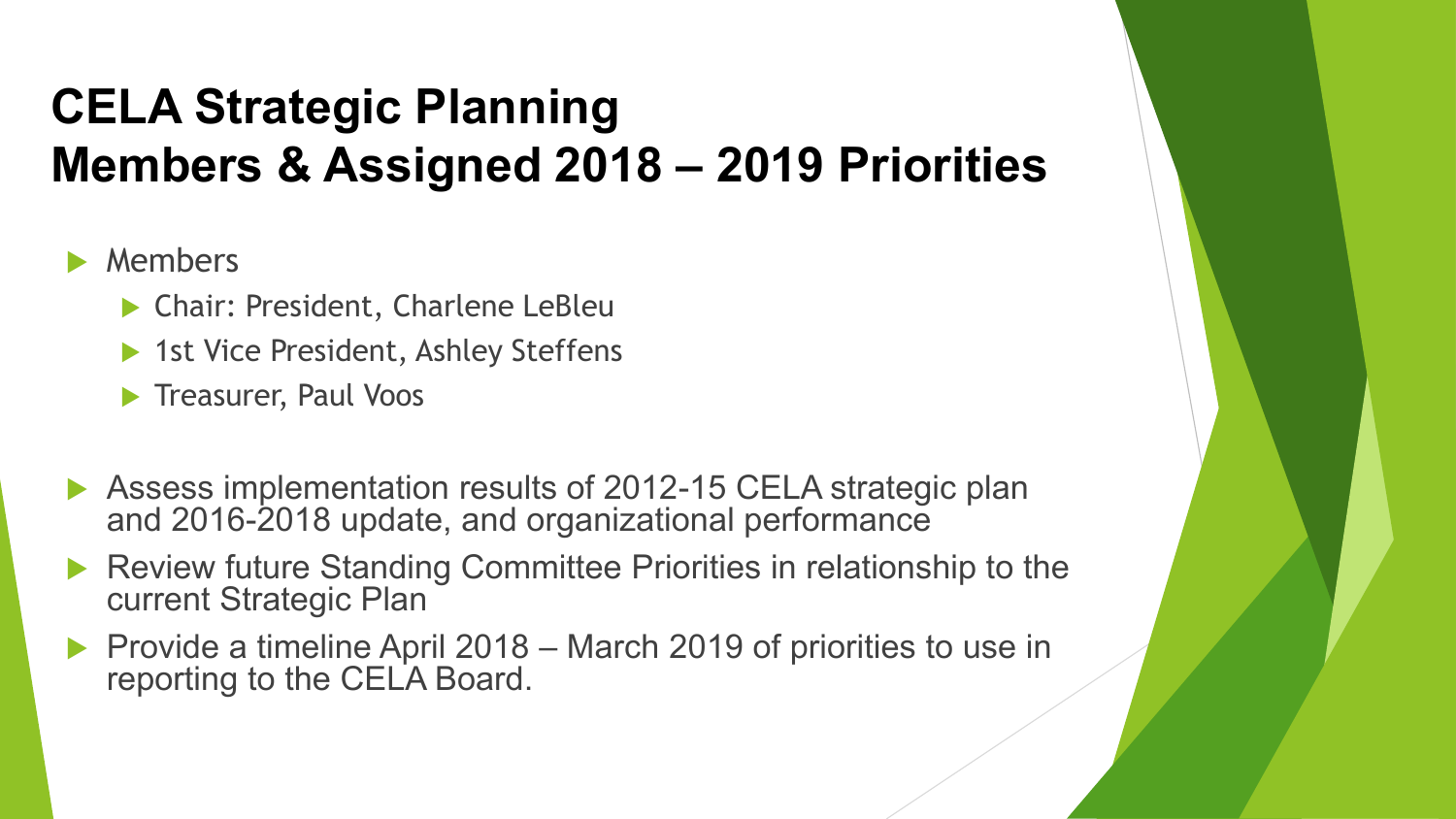## **CELA Strategic Planning Members & Assigned 2018 – 2019 Priorities**

- ▶ Assess implementation results of 2012-15 CELA strategic plan and 2016-2018 update, and organizational performance.
	- We reviewed this document and decided that with our change in management we needed a major revision.
- ▶ Review future Standing Committee Priorities in relationship to the current Strategic Plan
	- ▶ Review determined that a CELA BOD Strategic Planning workshop was needed to review and revise the Strategic Plan.
- Provide a timeline April 2018 March 2019 of priorities to use in reporting to the CELA Board.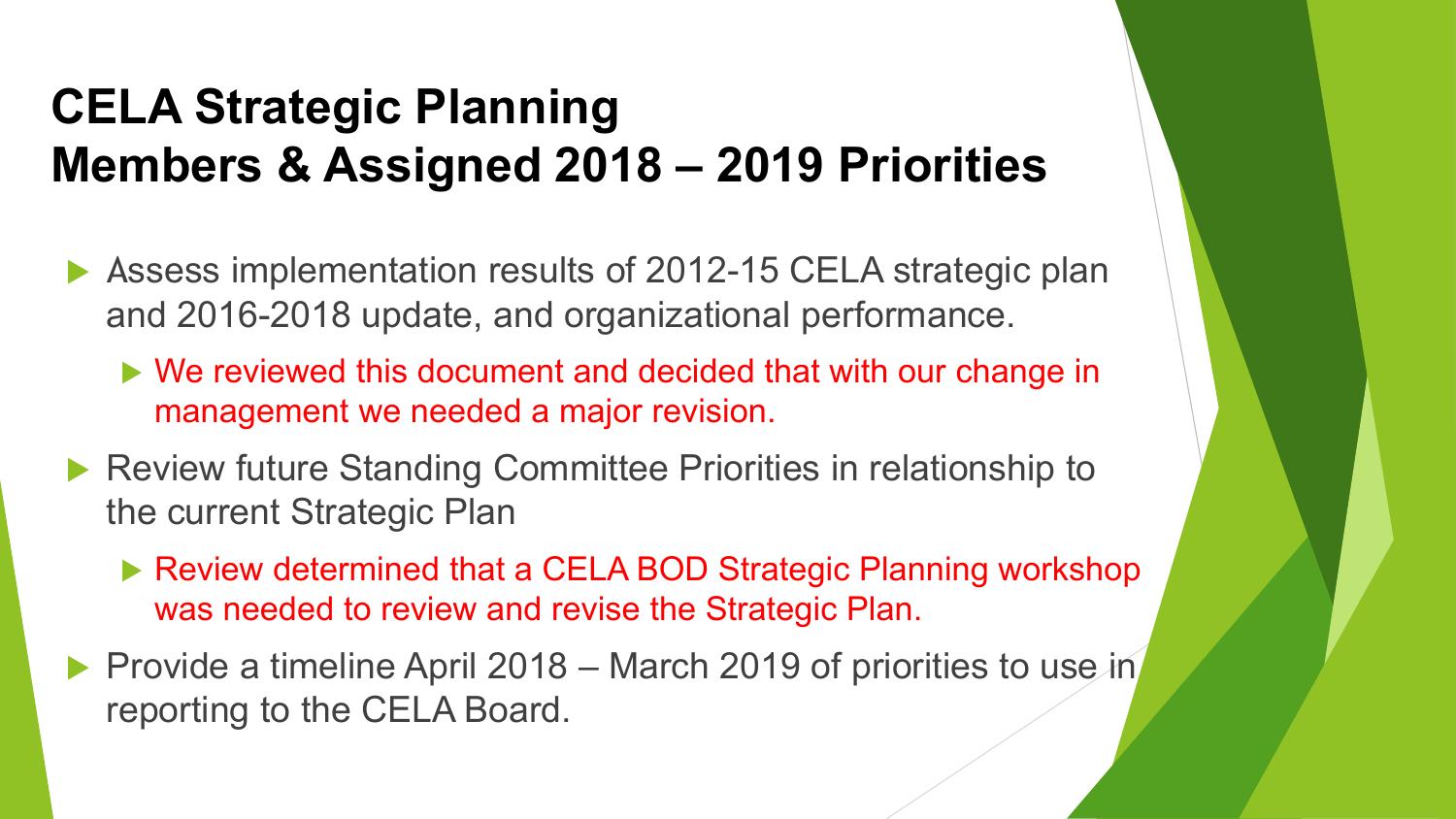## **CELA Strategic Planning 2019-2020 Priorities & Timeline**

#### **Activities April 2018 – September 2018**

 Developed Executive Director criteria & *Request for Proposals* for ED Search (Ashley)

- ▶ Form & Chair Search Committee (Charlene)
- Develop a database for CELA member communication (Charlene)
- Implement *Constant Contact* (Charlene)
- ▶ Assist Lori Orta in membership list/billing (Charlene)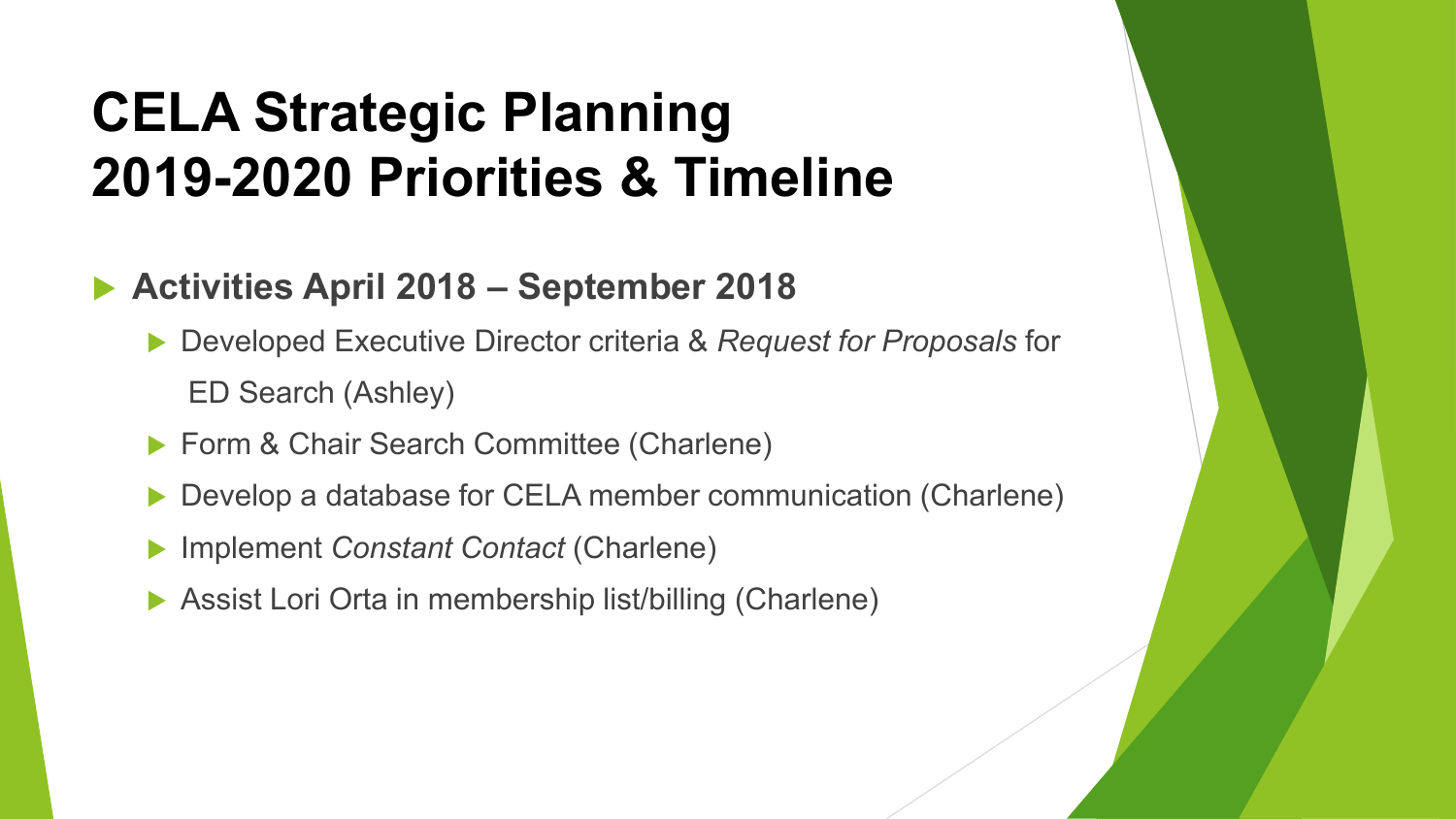# **CELA Strategic Planning 2019-2020 Priorities & Timeline**

## **October 2018 – February 2019**

- ▶ CELA Strategic Planning Meeting, Feb 7, 2019, Raleigh, NC
- ▶ Hosted by IMI Association Executives & facilitated by Marcy Cottle, an expert in strategic planning and communication

Attending:

- ▶ Peter Kralka, Executive Director
- ▶ Charlene LeBleu, President
- ▶ Ashley Steffens, President-Elect
- ▶ Mark Boyer, Past President
- ▶ Sadik Artunc, incoming President-Elect
- **Ebru Ozer, incoming Treasurer**
- ▶ Linda Owens, President, IMI Association Executives

#### **Facebook**

 $\blacktriangleright$  Need to post our group picture and a summary of the event on Facebook and on the CFI A Website.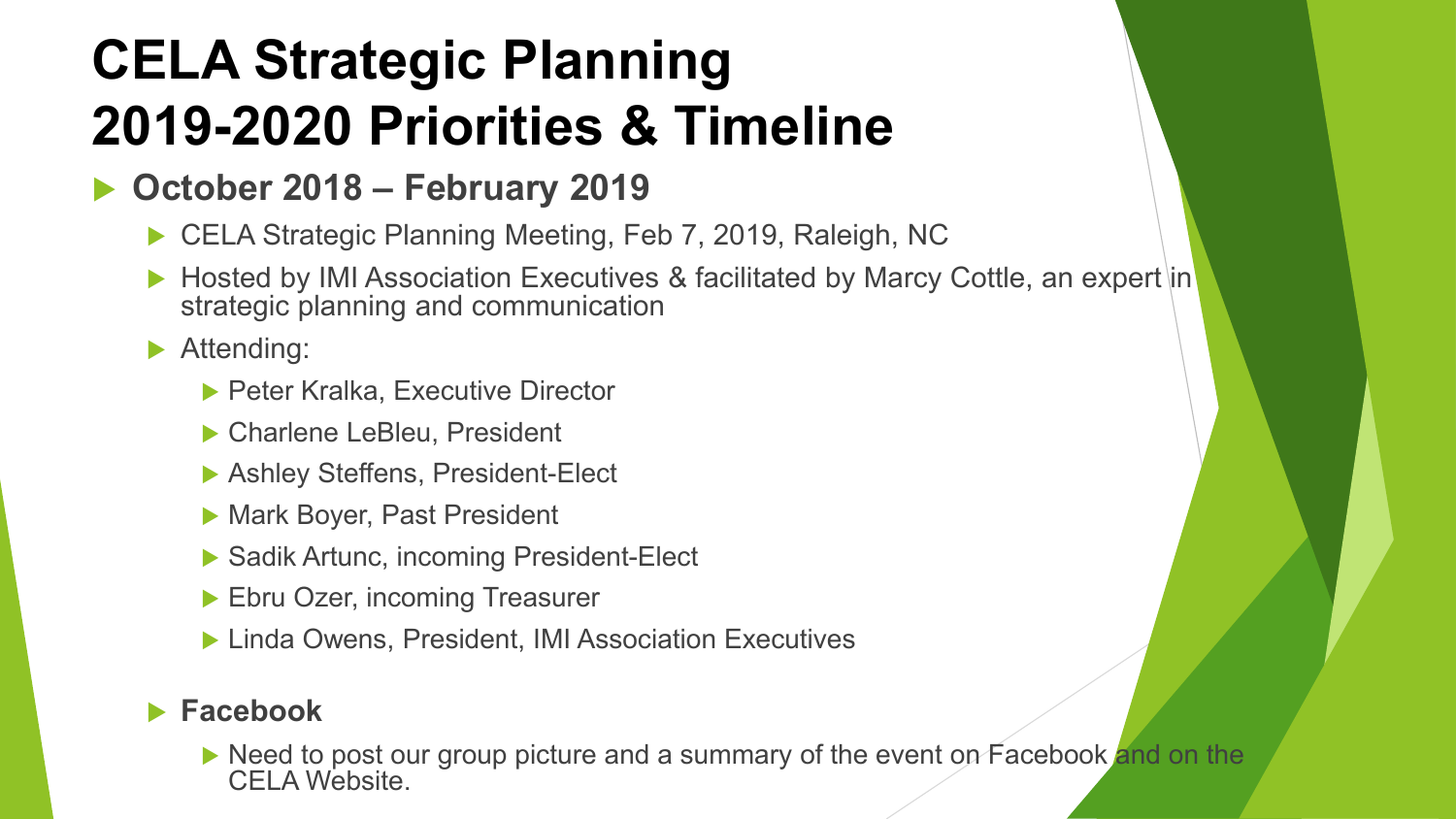## **CELA Strategic Planning--Creating a Strategic Map**

## **Strategic Map Defined**

- A one-page 'road map' that provides organizations the ability to define and align the strategic pathway from Vision to Action.
- A flexible design that allows for incorporation of:
	- ▶ Short-term strategic focus that evolves to future needs.
	- ▶ Future efforts and ideas to be strategically validated.
	- ▶ Action plans and metric dashboards.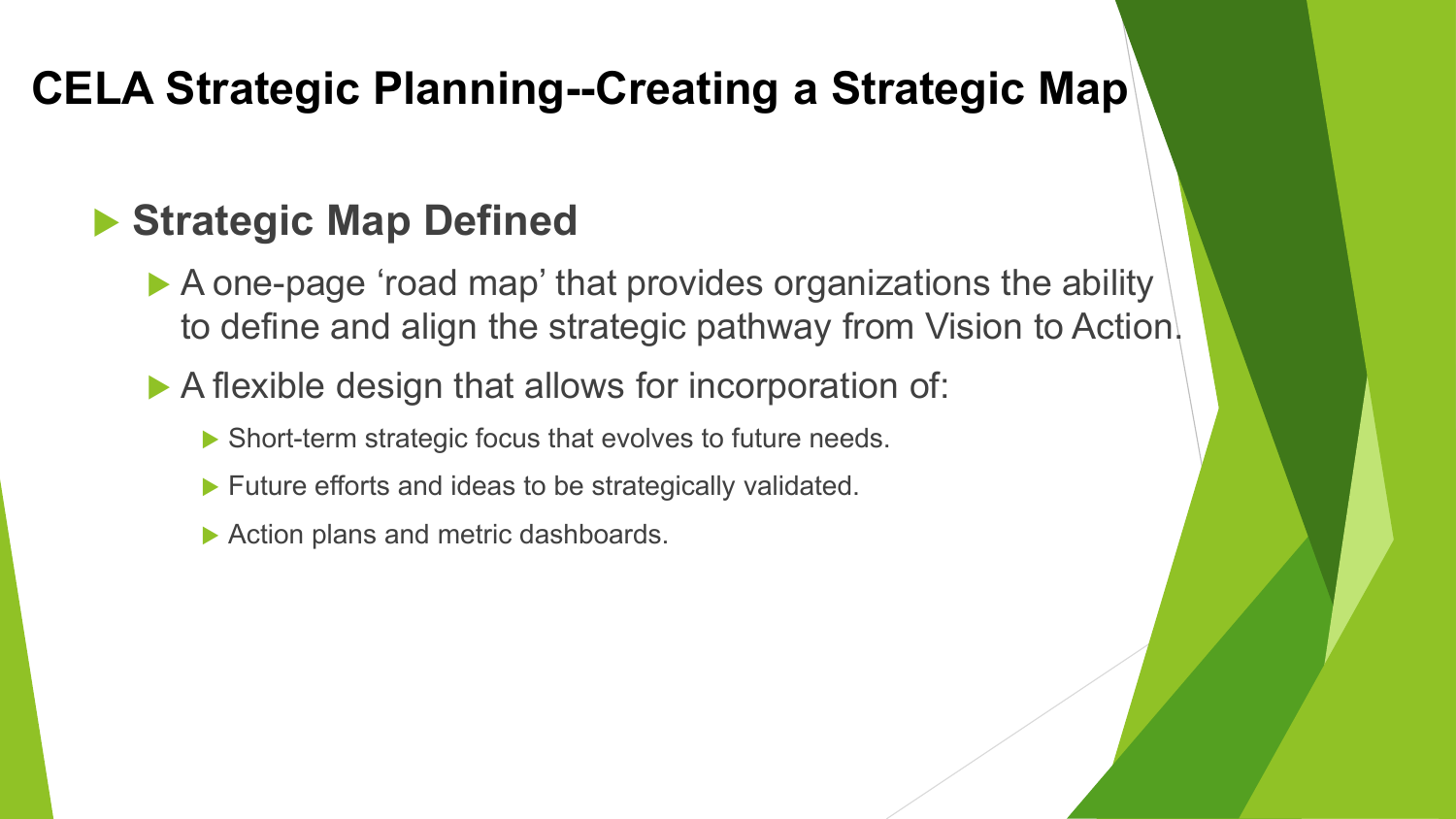# **Strategic Map Recommendations**

## **Identify**

- ▶ Data Needed for Decisions
	- ▶ Membership, Community, Financial, Conference
- ▶ Short-Term Priority Actions
	- **Prioritize actions to support BOD Responsibilities & determine lead.**
- Core Values & Strategic Map Structure alignment

## **Plan: Strategic Map**

- Vision, Mission, Core Values, Themes
- **Align Goals & Objectives**

#### **Deliver: Communicate and Act**

• BOD, Committees, Membership, Committees, Staff

#### *We hope all BOD members will be able to participate in the next round!*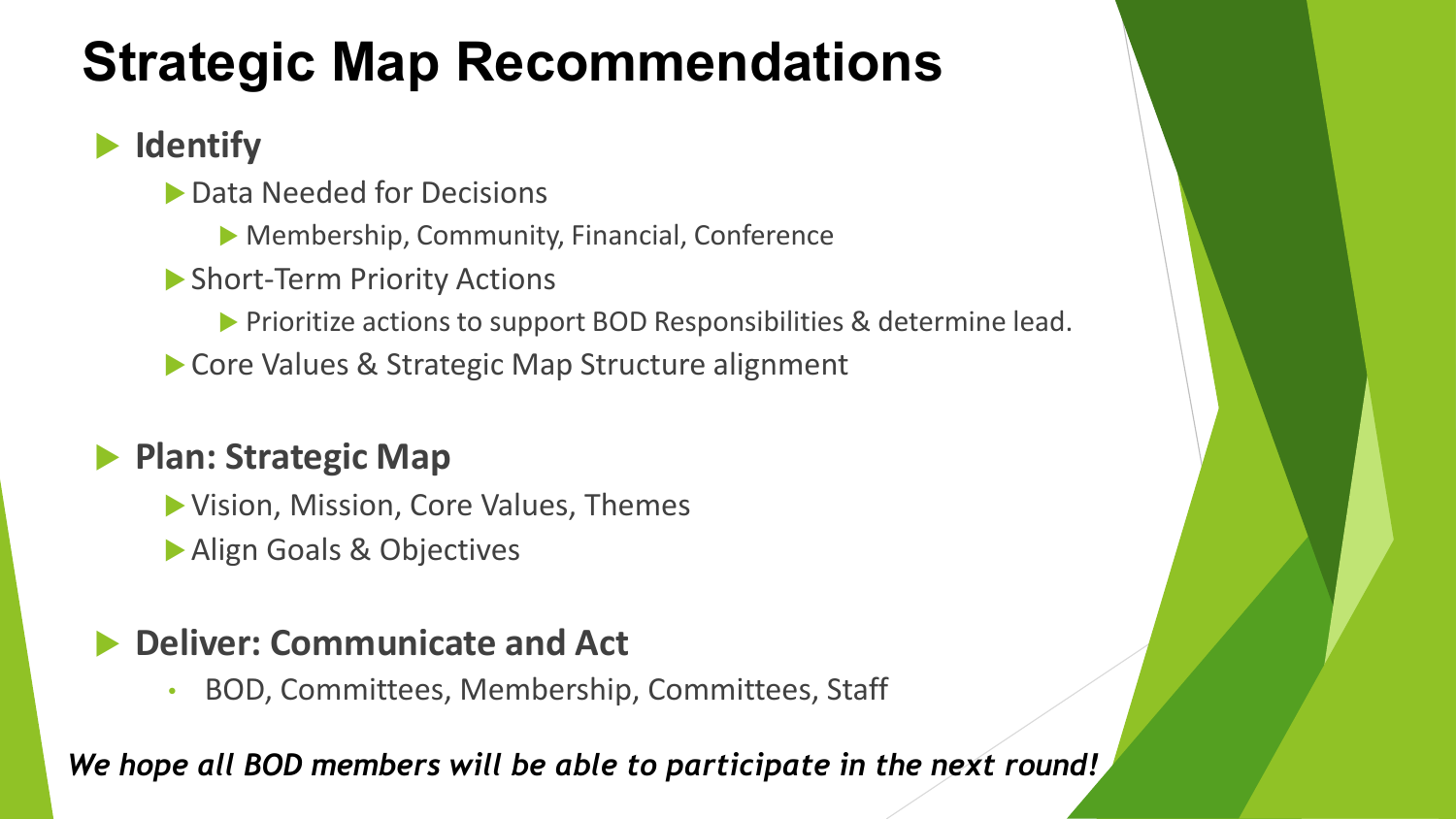| <b>Mission</b>             | We encourage support and further education in the field of landscape architecture specifically related to teaching, research, scholarship, and public service. |                                                                                                                      |                                                                      |                                                                                                              |                    |                                                                                                                  |                                                                   |                                                                                                    |                                                                                                                            |                                                                         |  |  |
|----------------------------|----------------------------------------------------------------------------------------------------------------------------------------------------------------|----------------------------------------------------------------------------------------------------------------------|----------------------------------------------------------------------|--------------------------------------------------------------------------------------------------------------|--------------------|------------------------------------------------------------------------------------------------------------------|-------------------------------------------------------------------|----------------------------------------------------------------------------------------------------|----------------------------------------------------------------------------------------------------------------------------|-------------------------------------------------------------------------|--|--|
|                            |                                                                                                                                                                | Encouraging inclusivity for global relevance.                                                                        |                                                                      |                                                                                                              |                    |                                                                                                                  |                                                                   |                                                                                                    |                                                                                                                            |                                                                         |  |  |
|                            | Core Values                                                                                                                                                    | <b>Empowering excellence</b> promotes and fosters our future.                                                        |                                                                      |                                                                                                              |                    |                                                                                                                  |                                                                   |                                                                                                    |                                                                                                                            |                                                                         |  |  |
|                            |                                                                                                                                                                | <b>Building community</b> through collaborative endeavors.                                                           |                                                                      |                                                                                                              |                    |                                                                                                                  |                                                                   |                                                                                                    |                                                                                                                            |                                                                         |  |  |
|                            |                                                                                                                                                                | <b>Our Organization</b>                                                                                              |                                                                      |                                                                                                              |                    | <b>Our Members</b>                                                                                               |                                                                   |                                                                                                    | <b>Our Community</b>                                                                                                       |                                                                         |  |  |
| Theme                      |                                                                                                                                                                | Build relevance through responsibility, accountability, and<br>agility.                                              |                                                                      |                                                                                                              |                    | Engage and grow membership through timely and<br>relevant communication of services & benefits.                  |                                                                   |                                                                                                    | Collaborate to strengthen the profession.                                                                                  |                                                                         |  |  |
| Goal                       |                                                                                                                                                                | Create governance<br>practices that support<br><b>BOD</b> responsibilities.<br>(Ashley & Sadik)                      | Create efficient<br>management of<br>organization.<br>(Ebru & Peter) | Create confidence and<br>action through effective<br>communciation.<br>(Charlene & Mark)                     | captured)<br>been  | Provide Relevant and<br>New Research<br>Perspectives.                                                            | Support Growth and<br>Development of Faculty.                     | Provide Curriculum that<br>supports Student<br>population.                                         | Promote Our Profession.                                                                                                    | Partner with Allied<br>Organizations                                    |  |  |
| <b>Short Term</b><br>Focus |                                                                                                                                                                | Define & systematize BOD/<br><b>Committee responsiblities</b><br>(performance, attendance, &<br>evaluation policies) | Secure data through<br>analysis and surveys.                         | <b>Build membership</b><br>database.                                                                         | has<br>(after data | ID & Communicate new<br>revenue research<br>funding sources for<br>members.                                      | <b>Mentoring &amp; Training</b>                                   | Continually update<br>curriculum w/ emerging<br>knowledge,                                         | Promote Landscape<br>Architectore to Young<br>students (k-12) a college<br>environmental issues & maior and career choice. | Establish better working<br>relationships with allied<br>organizations. |  |  |
|                            |                                                                                                                                                                | Develop & systematize<br>orientation materials<br>(welcome, departure)                                               | Complete Strategic Map<br>based on data.                             | <b>Create Standards of</b><br><b>Excellence for key</b><br>programs and services.<br>(Journal, Conf, Awards) | ocus               | Encourage members &<br>students to share new<br>research w/ CELA.                                                | Provide suppport in the<br>scholarship of teaching<br>& learning. | Prep Student for work<br>overseas                                                                  | Promote Landscape<br>Architecture education<br>as a means of growing<br>the body of knowledge.                             |                                                                         |  |  |
|                            |                                                                                                                                                                | <b>Establish recruitment</b><br>practices that identify &<br>target potential BOD<br>members.                        | Communicate and<br>implement Strategic Map.                          | Identify & systematize<br>website & social media<br>maintenance.                                             | Future             | Utilize cost-effective methods<br>of communciation to<br>disseminate research &<br>establish CELA as a resource. | Career Support &<br>Advancement                                   | Prepare faculty for<br>increased int'l student<br>population                                       |                                                                                                                            |                                                                         |  |  |
|                            |                                                                                                                                                                | Expand standing committee<br>members to members at<br>large.                                                         | Create systems to support<br>Strategic Map.                          | Create membership<br>communication schedule<br>based on identified needs.                                    |                    |                                                                                                                  |                                                                   | Address challenges &<br>opportunities that may<br>arise from online course<br>& accelerated degree |                                                                                                                            |                                                                         |  |  |
|                            | <b>PHASE</b>                                                                                                                                                   |                                                                                                                      |                                                                      |                                                                                                              |                    |                                                                                                                  | <b>PHASE 2</b>                                                    |                                                                                                    |                                                                                                                            | <b>PHASE 3</b>                                                          |  |  |